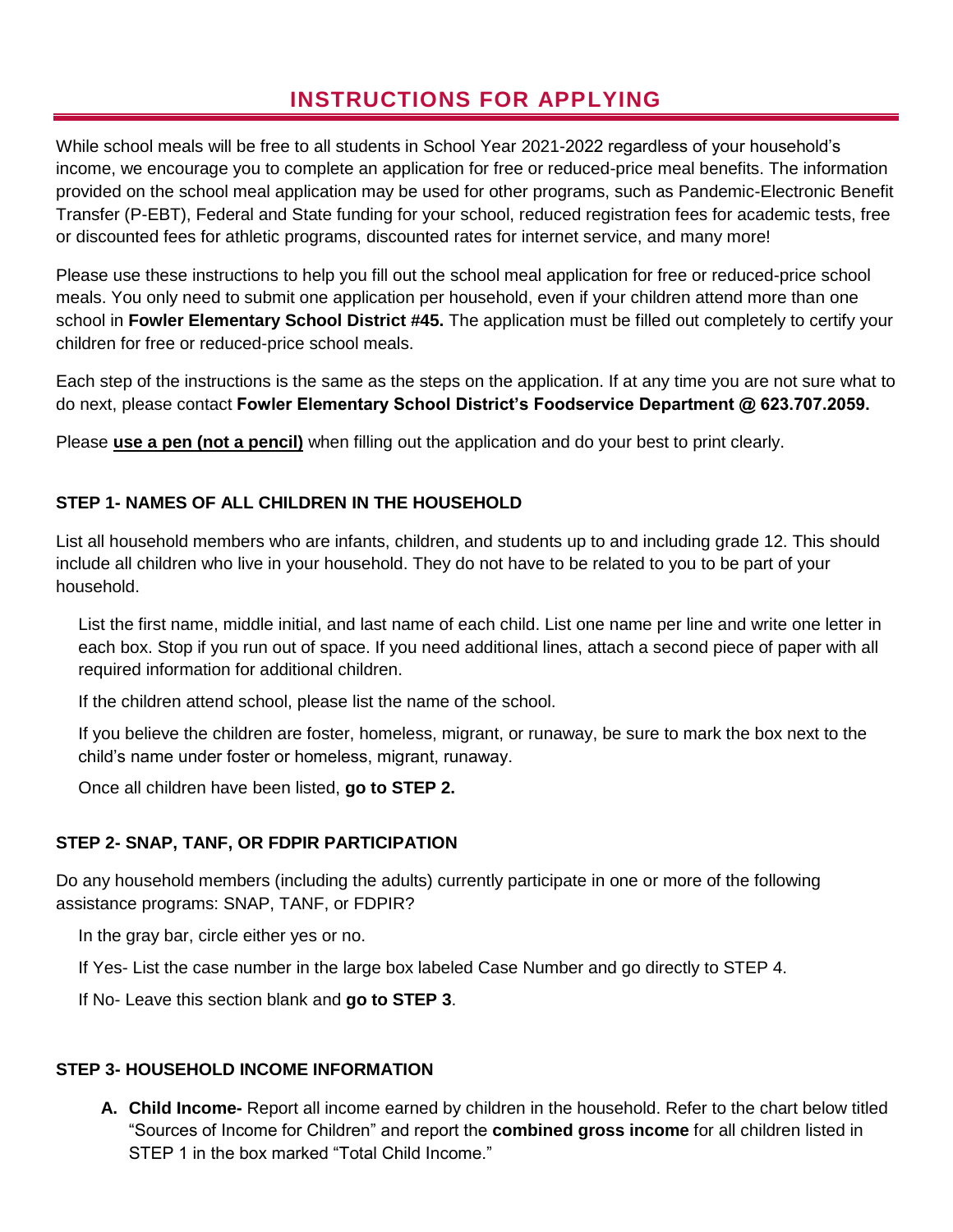Child Income is money received from outside your household that is paid directly to your children. Many households do not have any child income. Use the chart below to determine if your household has child income to report. If children do not receive income, enter '0' or leave these boxes empty. If you leave this part blank, it will mean that you have no income to report for any children in the household.

Only count foster children's income if you are applying for them together with the rest of your household. It is optional for the household to list foster children living with them as part of the household.

| <b>Sources of Income for Children</b>                                          |                                                                                                                                                                         |  |  |
|--------------------------------------------------------------------------------|-------------------------------------------------------------------------------------------------------------------------------------------------------------------------|--|--|
| <b>Type of Income</b>                                                          | <b>Examples</b>                                                                                                                                                         |  |  |
| Earnings from work                                                             | A child has a job where they earn a salary or wages.                                                                                                                    |  |  |
| <b>Social Security</b><br>Disability payments<br>٠<br><b>Survivor Benefits</b> | A child is blind or disabled and receives Social Security benefits.<br>A parent is disabled, retired, or deceased and their child<br>receives social security benefits. |  |  |
| Income from persons outside<br>the household                                   | A friend or extended family member reqularly gives a child<br>spending money.                                                                                           |  |  |
| Income from any other source                                                   | A child receives income from a private pension fund, annuity or<br>trust.                                                                                               |  |  |

**B. Adult Household Members and Income-** Print the name of each household member in the boxes marked "Names of Adult Household Members (First and Last)." **Do not list any household members you listed in STEP1**. List one name per line and write both first and last name in each box. If you need additional lines, attach a second piece of paper with all required information for additional household members.

Report **gross income** (amount before taxes and deductions) for each adult on the same line where the name is listed. Then, fill in the circle to indicate if the earnings are received Weekly, Bi-Weekly (every other week), 2x month (2 payments per month), or Monthly. The chart below gives examples of the different types of income for adults. If someone does not receive income, enter '0' or leave these boxes empty.

| Sources of Income for Adults |                                                                                                                                   |                                                                                                                                                                            |                                                                                                                                                                                   |
|------------------------------|-----------------------------------------------------------------------------------------------------------------------------------|----------------------------------------------------------------------------------------------------------------------------------------------------------------------------|-----------------------------------------------------------------------------------------------------------------------------------------------------------------------------------|
|                              | <b>Earnings from Work</b>                                                                                                         | <b>Public Assistance/</b><br><b>Alimony/Child Support</b>                                                                                                                  | <b>Pensions/Retirement/All Other</b><br><b>Income</b>                                                                                                                             |
| $\bullet$                    | Salary, wages, cash<br>bonuses<br>Net income from self-<br>employment (farm or<br>business)                                       | Unemployment benefits<br>٠<br><b>Workers Compensation</b><br>٠<br><b>Supplemental Security</b><br>$\bullet$<br>Income (SSI)<br>Cash Assistance from<br>٠<br>State or local | Social Security (including<br>٠<br>railroad retirement and black<br>lung benefits)<br>Private Pensions or disability<br>٠<br>Income from trusts or estates<br>٠<br>Annuities<br>٠ |
|                              | For military families:<br>Basic pay and cash bonuses<br>(do not include combat pay,<br>FSSA, or privatized housing<br>allowances) | government<br>Alimony payments<br>$\bullet$<br>Child support payments<br>٠<br>Veteran's benefits<br>٠<br>Strike benefits<br>٠                                              | Investment Income<br>Earned Interest<br>٠<br>Rental Income<br>٠<br>Regular cash payments from<br>٠<br>outside household                                                           |
| $\bullet$                    | Allowances for off-base<br>housing, food and clothing                                                                             |                                                                                                                                                                            |                                                                                                                                                                                   |

The back of this application provides the same Sources of Income charts.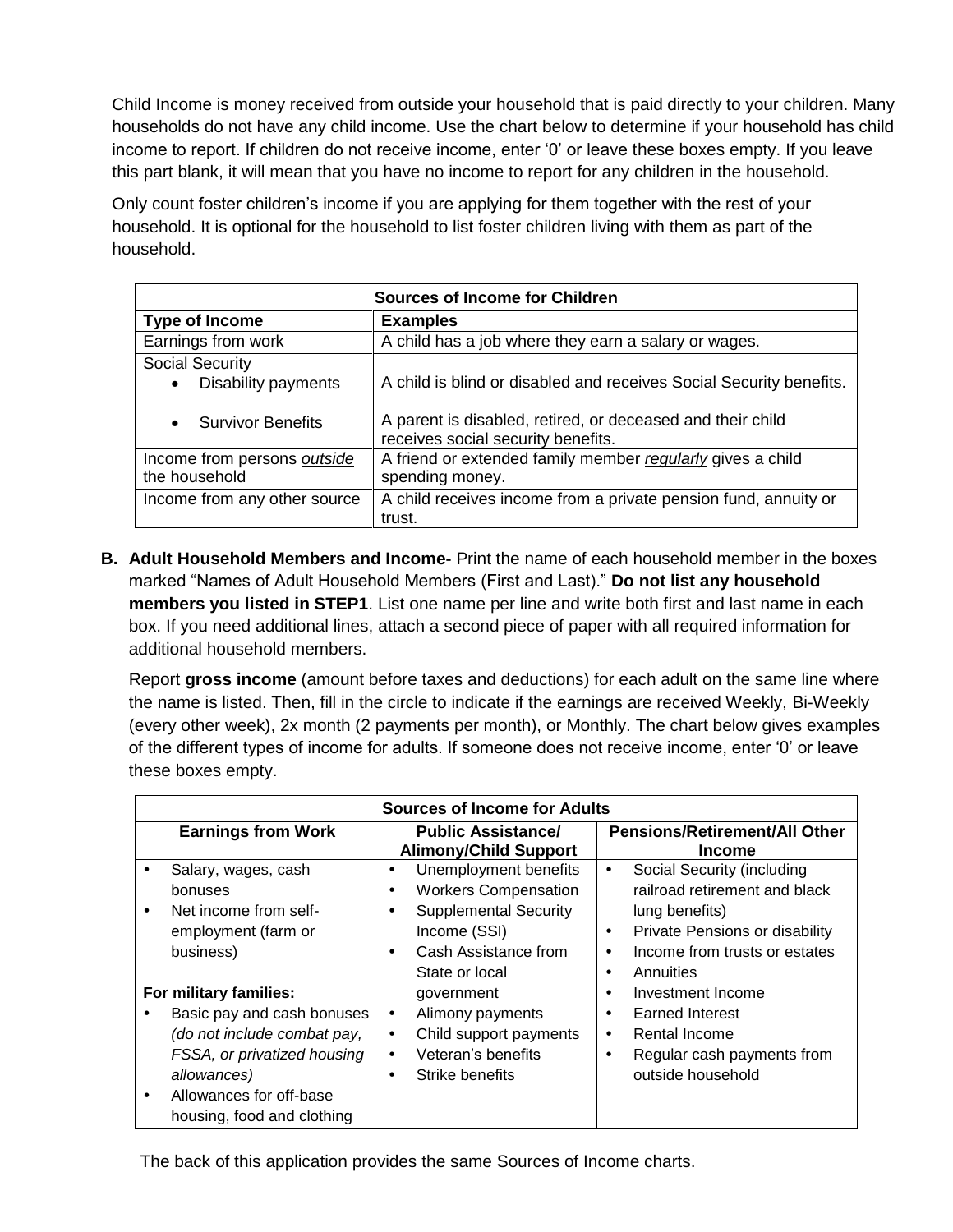#### **C. Total number of household members and SSN**.

Report the total number of people in your household (all adults and children) in the one box.

Report the last 4 digits of the Social Security Number (SSN) for the primary wage earner or other adult in the household. You are eligible to apply for benefits even if you do not have a Social Security Number. Simply leave the space blank and check the box labeled "Check if no SSN."

#### **STEP 4- Contact information and adult signature**

All applications must be signed by an adult household member. By signing the application, that household member is promising that all information has been truthfully and completely reported.

### **Please sign, date and print your name.**

Provide your contact information including your address if this information is available. If you have no permanent address, this does not make your children ineligible for free or reduced-price school meals. Sharing a phone number, email address, or both is optional but providing it helps us reach you quickly if we need to contact you.

#### **OPTIONAL INFORMATION**

The back of this application provides a section for you to share information about your children's race and ethnicity. This field is optional and does not affect your children's eligibility for free or reduced-price school meals.

This section also includes important information about privacy and civil rights. Please read these statements before submitting the application.

Once the form is completed, it should be mailed, or delivered to **your student's school front office or mail to 7250 W. Lower Buckeye Rd. Phoenix, AZ. 85043 ATTN: Foodservice Department.**

*The Richard B. Russell National School Lunch Act requires the information requested in order to verify your children's eligibility for free or reduced-price meals. If you do not provide the information or provide incomplete information, your children may no longer receive free or reduced-price meals.* 

*In accordance with Federal civil rights law and U.S. Department of Agriculture (USDA) civil rights regulations and policies, the USDA, its Agencies, offices, and employees, and institutions participating in or administering USDA programs are prohibited from discriminating based on race, color, national origin, sex, disability, age, or reprisal or retaliation for prior civil rights activity in any program or activity conducted or funded by USDA.*

*Persons with disabilities who require alternative means of communication for program information (e.g., Braille, large print, audiotape, American Sign Language, etc.) should contact the Agency (State or local) where they applied for benefits. Individuals who are deaf, hard of hearing or have speech disabilities may contact USDA through the Federal Relay Service at (800) 877-8339. Additionally, program information may be made available in languages other than English.*

*To file a program complaint of discrimination, complete the USDA Program Discrimination Complaint Form, AD-3027, found online at [http://www.ascr.usda.gov/complaint\\_filing\\_cust.html,](http://www.ascr.usda.gov/complaint_filing_cust.html) and at any USDA office, or write a letter addressed to*  USDA and provide in the letter all of the information requested in the form. To request a copy of the complaint form, call *(866) 632-9992. Submit your completed form or letter to USDA by: (1) mail: U.S. Department of Agriculture, Office of the Assistant Secretary for Civil Rights, 1400 Independence Avenue, SW, Washington, D.C. 20250-9410; (2) fax: (202) 690- 7442; or (3) email: [program.intake@usda.gov.](mailto:program.intake@usda.gov)*

*This institution is an equal opportunity provider.*